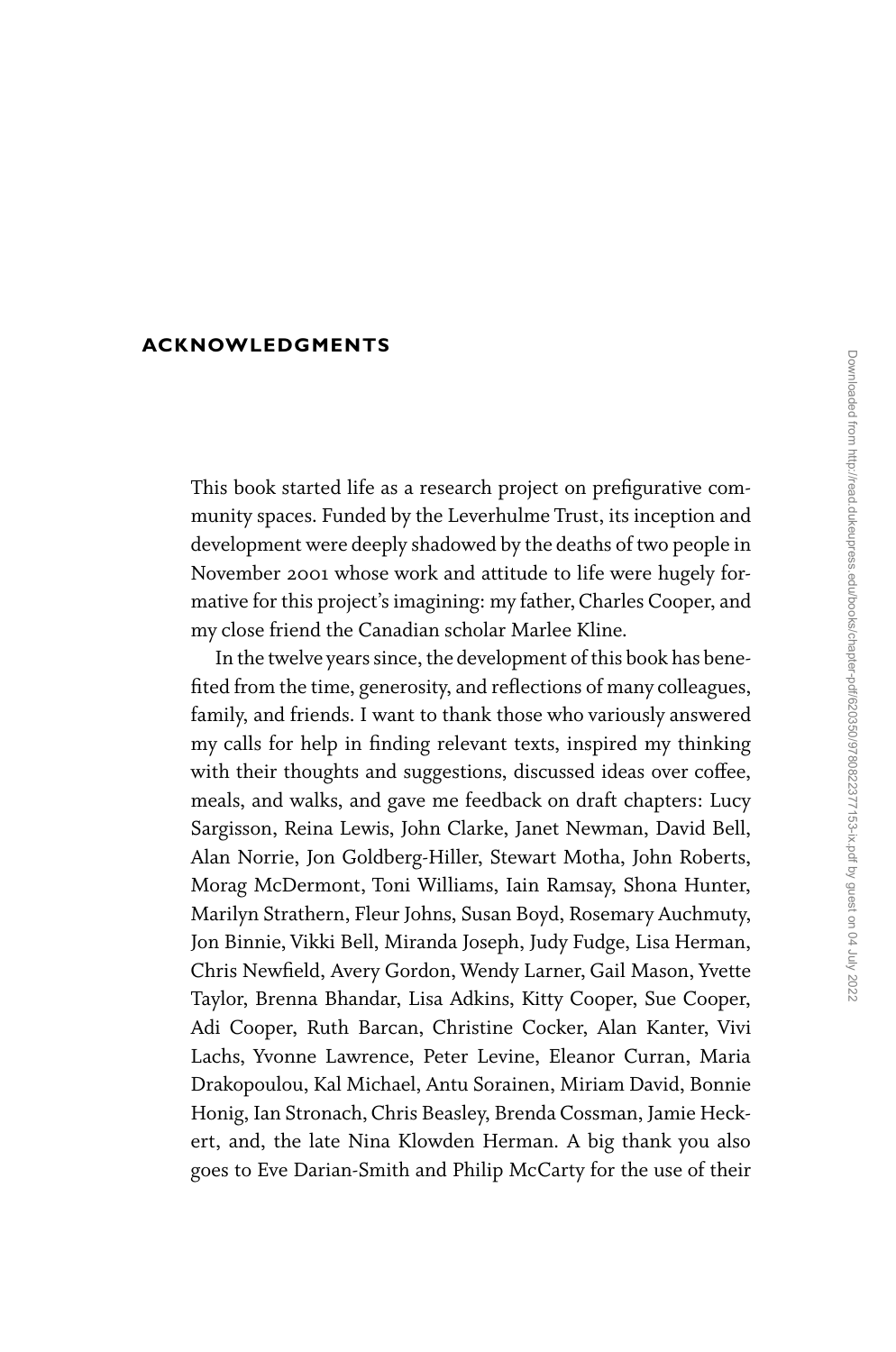lovely house in Santa Barbara, a good place to finish a book on everyday utopias.

Many lines of thought have been significantly influenced by the doctoral students I worked with during the book's progression. I am grateful to Toni Johnson for her work on the imaginary domain; Sarah Lamble got me thinking further about the dynamic and processual character of knowledge generation in conditions of conflict; I learned a lot from Sarah Keenan's work on space and property, and from Emily Grabham's work on the body. Suhraiya Jivraj, Ryoko Matsuno, Toni Johnson, Sarah Lamble, Stacy Douglas, Jenny Smith, Lucy Barnes, and Achala Chandani Abeysekara also all provided excellent research assistance at different points during the project.

I was very lucky to have four excellent readers—Margaret Davies, Mariana Valverde, Kate Bedford, and Emily Grabham—who generously gave feedback on different parts of the book in various early forms. Their comments, suggestions, and insights have shaped the text in many places. The book also benefited considerably from being workshopped shortly before its completion. Margaret Denike, Doris Buss, Kim Brooks, Vrinda Narain, Carissima Mathen, Robert Leckey, and Shauna Van Praagh generously gave their time to reading and discussing the manuscript in ways that helped me to sharpen the book's core and to tie up some of its loose threads.

I want to thank Ruth Levitas. Her influence on the content of this book is profound, and I am particularly grateful for her encouragement in its latter stages. I am also very grateful to the anonymous readers for Duke University Press, whose excellent suggestions, at different stages of development, made for a much improved book. My editor at Duke University Press, Courtney Berger, gave thoughtful feedback that was always spot on. Christine Choi, also at Duke, provided considerable help and advice, especially with the images used in this book.

Many chapters in this book are based on interviews. I am grateful to the Leverhulme Trust, the Arts and Humanities Research Council, and Kent Law School for funding the necessary research. These chapters, however, could not have been written without the willingness, tolerance, and kindness shown by actors in many of the everyday utopias studied, as they answered questions, sent me materials, and introduced me to other people willing to reflect on the sites in which they were involved. In this respect, I especially want to thank Carlyle Jansen, Zoe Readhead,